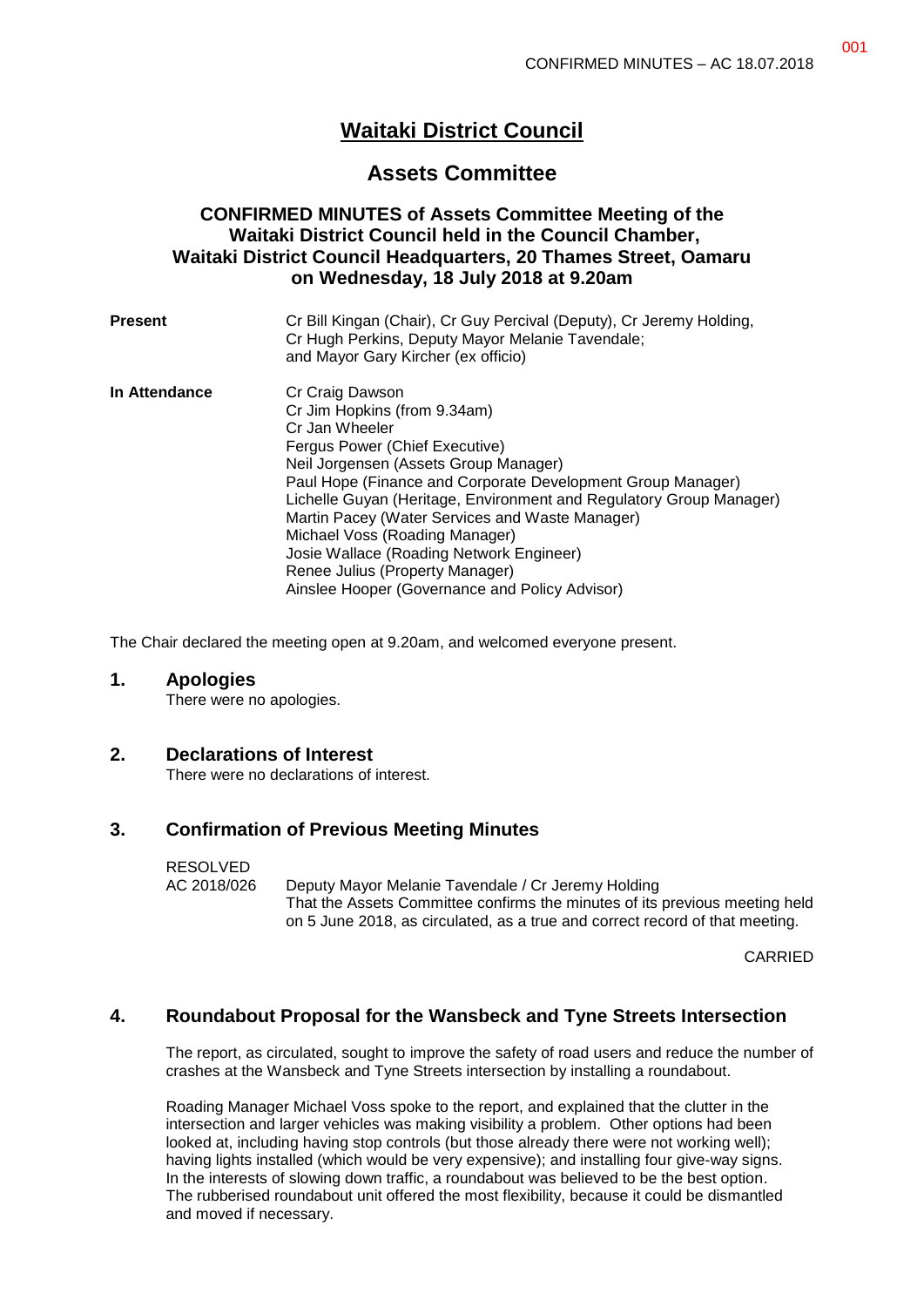During the discussion, mention was made of the Eden Street / Reed Street intersection. Assets Group Manager Neil Jorgensen advised that a similar proposal for a roundabout had been discussed for that intersection too, but had not quite made the agenda on time. That intersection was more congested. A brief summary of what that would look like had been prepared, and was included in the minor improvement programme.

Mr Voss distributed the summary paper to the meeting (including the public and media). Mr Jorgensen advised that the summary paper was not part of the current agenda topic, but provided useful background. However, if the Assets Committee wanted more information, or to look at other options, they could be investigated for that intersection too. He noted that there was additional use of that intersection as an alternative route for those wishing to avoid State Highway 1, and that having two roundabouts established would help people get used to having them.

Mayor Gary Kircher then put forward a revised motion, as follows:

#### MOTION PUT Mayor Gary Kircher / Deputy Mayor Melanie Tavendale The Assets Committee recommends: That Council:

- 1. Approves the installation of a roundabout at the Wansbeck and Tyne Streets Intersection.
- 2. Approves the installation of a roundabout at the Eden and Reed Streets intersection.

#### **Discussion on the motion:**

The Chair advised that he wanted to make sure that all of the Committee supported the revised motion recommending roundabouts at both intersections, because the latter proposal (for Eden and Reed Streets) was not on the agenda.

Mayor Kircher noted that the resolution was only a recommendation from the Committee to Council. There was still an opportunity to get more information about other options before the recommendation went to the next Council Meeting, if necessary. The key issue was that there was a problem already, and something needed to be done. This step was relatively easy to do, and was far more cost-effective than lights. If it is deemed insufficient, then it will not be wasted money because most of the work will be needed anyway for any other solution. Hopefully, the district would have less crashes with the roundabouts in place.

Deputy Mayor Melanie Tavendale said she was seconding the revised motion because she too believed it was the best option. However, when the recommendations report came to Council, she wanted to see the other options explored more, so that Councillors could ensure they have investigated alternatives from a governance point of view.

The Chair then put the revised motion to the meeting, and it was resolved as follows:

### RESOLVED

AC 2018/027 Mayor Gary Kircher / Deputy Mayor Melanie Tavendale The Assets Committee recommends: That Council:

- 1. Approves the installation of a roundabout at the Wansbeck and Tyne Streets Intersection.
- 2. Approves the installation of a roundabout at the Eden and Reed Streets intersection.

CARRIED

### **5. Assets Group Activity Report**

The memorandum, as circulated, sought to inform the Assets Committee about the activities of the Assets Group for the period 29 May to 2 July 2018.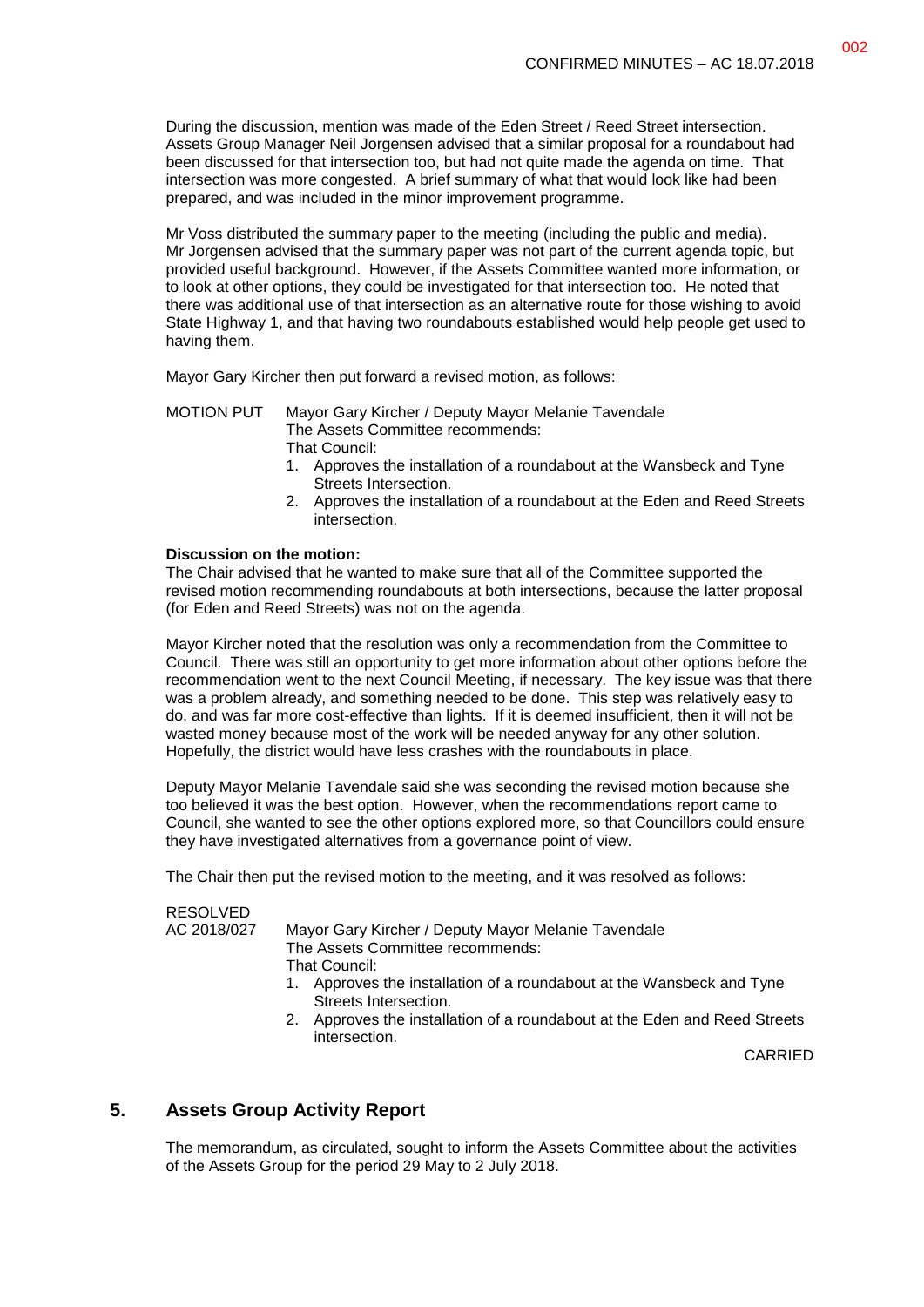Points highlighted / clarified during discussion on the report included the following:

- Road repair work was being compromised in some places by mud being spread onto it. This was a behavioural matter. It was noted that the landowner could be identified and that they could be asked to contribute to the costs. It was suggested that farmers to advised about the impact of mud on road repairs, so that there could be better respect for the gravel work being done.
- There was discussion around the street lighting LED upgrade and its impact on dark-sky factors. The Chief Executive advised that a meeting would be held with key parties to discuss how dark-sky would be progressed.
- SouthRoads expenditure (noted in the attachment to the agenda report) related to quite a lot of emergency works, for which SouthRoads had received extra funding from NZTA. Council was now installing pressure-reducing valves when connecting into older asbestos pipes as part of checking the network. For clarity purposes, it was noted that this was not about asbestos inside the pipes.
- Water and Waste Manager Martin Pacey advised that the Omarama water upgrade had new bores installed to meet the standards. Filtration would also need to be installed, and probably UV as well. Whilst the water was very clean most of the year, it did not comply with the new standards when the stream came up. The upgrade needed to happen for the supply to be compliant, and that could be 12-18 months away.

Cr Hugh Perkins applauded the initiative to set up the Hampden onsite waste management system. In acknowledging that, Mr Pacey said it had been based on the Southland model. It had also involved a lot of officer time and work.

#### *The meeting was adjourned at 10.18am, and reconvened at 10.35am.*

With regard to the **Property** section of the agenda report, it was noted that:

- An announcement on harbour visitor accommodation was expected to be made very soon.
- The Court House opening was likely to happen towards the end of September, and some sort of celebration was being planned, probably as a joint event with the Ministry of Justice, and all the local legal fraternity would be invited.
- Cr Jeremy Holding congratulated the Property team for getting the slipway repaired.

With regard to the **Recreation** report, Group Manager Neil Jorgensen advised that the Recreation Manager was away on leave, but offered to answer any questions he could and to refer others to Mr van der Spek to answer upon his return. Mr Jorgensen answered some questions, and the following were to be referred to the Recreation Manager:

- the reconstruction time for the Omarama toilets:
- more information on the rock barriers around Kakanui and All Days Bay;
- alternative times for cleaning the Hampden toilets and heating options
- the details around works for toilets that had been included in the current application to the Tourism Infrastructure Fund.

In response to questions, Mr Jorgensen added that the Palmerston A&P Society and Hampden Streetscapes matters were being progressed by the Waihemo Community Board.

RESOLVED

AC 2018/029 Deputy Mayor Melanie Tavendale / Cr Hugh Perkins That the Assets Committee receives and notes the information.

CARRIED

The meeting was adjourned at 10.51am, and reconvened at 11.52am.

The Chair advised his intention to move the meeting into public excluded.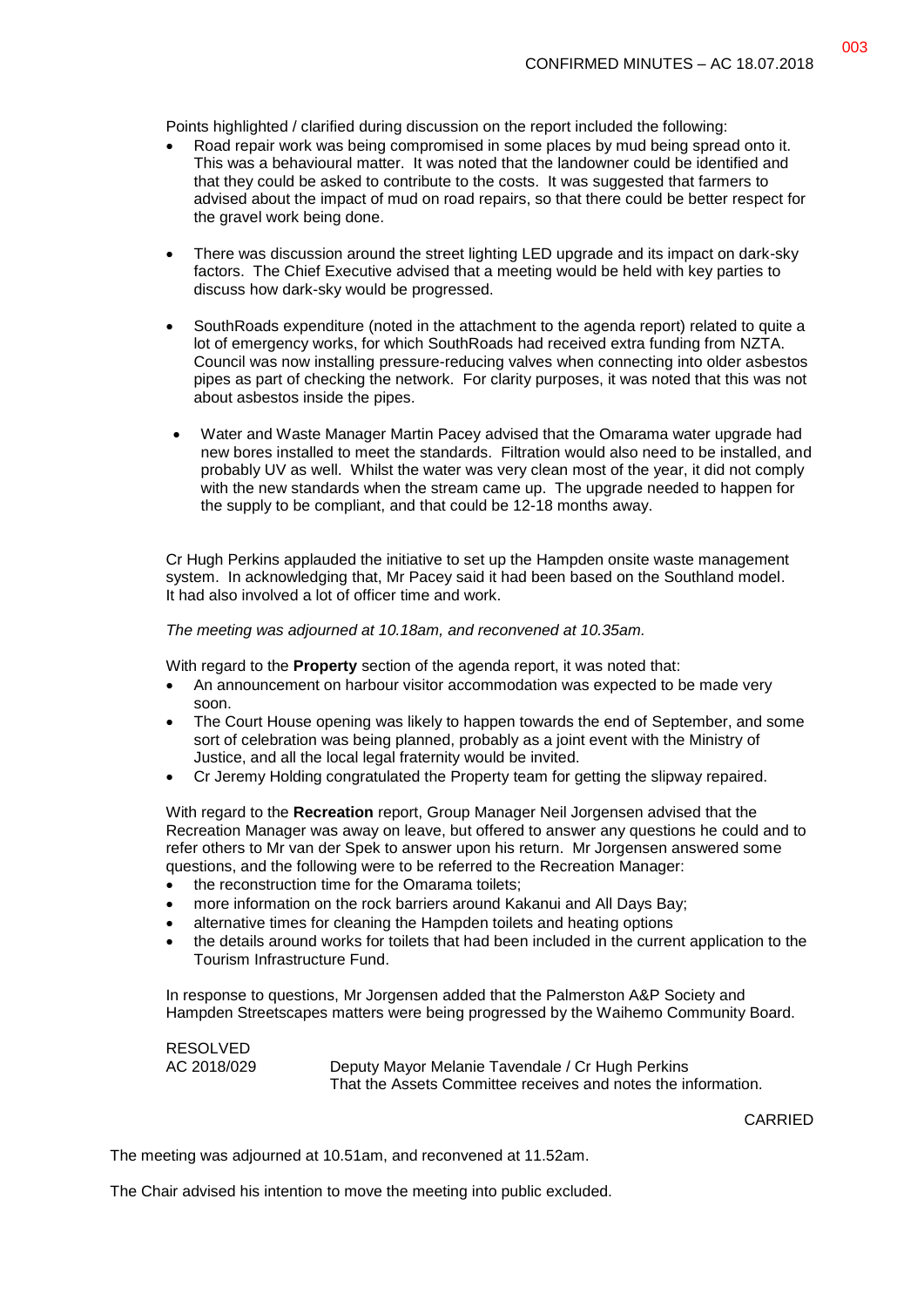### **6. Resolution to Exclude the Public**

| RESOLVED    |                                                                        |  |
|-------------|------------------------------------------------------------------------|--|
| AC 2018/030 | Mayor Gary Kircher / Cr Jeremy Holding                                 |  |
|             | That the public be excluded from the following part of the proceedings |  |
|             | of this meeting, namely Agenda Items 8 and 9, as follows:              |  |
|             | Sale of Endowment Land PE<br>7                                         |  |
|             | New Zealand Airline Academy Update PE<br>8.                            |  |

The general subject of each matter to be considered while the public is excluded; the reasons for passing this resolution in relation to each matter, and the specific grounds under Section 48(1) of the Local Government Official Information and Meetings Act 1987 for the passing of this resolution are as follows:

| General subject of each matter                                                                   | Reason for passing this resolution in relation to each                                                                                                                                                                                                                                                                                                                                                                                      |
|--------------------------------------------------------------------------------------------------|---------------------------------------------------------------------------------------------------------------------------------------------------------------------------------------------------------------------------------------------------------------------------------------------------------------------------------------------------------------------------------------------------------------------------------------------|
| to be considered                                                                                 | matter - Section 48(1)                                                                                                                                                                                                                                                                                                                                                                                                                      |
| Public Excluded:<br>Sale of Endowment Land PE<br>New Zealand Airline Academy Update<br>8.<br>PE. | To protect the privacy of natural persons.<br>Section $48(1)(a)$<br>(The disclosure of the information would cause)<br>unnecessary personal embarrassment to the persons<br>concerned.)<br>To enable the Council to carry out commercial<br>negotiations without prejudice or disadvantage.<br>Section $48(l)(a)$<br>(Premature disclosure of the information would<br>detrimentally affect the Council's position in the<br>negotiations.) |

These resolutions are made in reliance on Section 48(1) of the Local Government Official Information and Meetings Act 1987 and the particular interest or interests protected by Section 6 or Section 7 of the Act or Section 6 or Section 7 or Section 9 of the Official Information Act 1982, as the case may require, which would be prejudiced by holding of the whole or the relevant part of the proceedings of the meeting in public are as shown above (in brackets) with respect to each item.

CARRIED

**Refer to Public Excluded Minutes**

### **Resolution to Return to Public Meeting**

# RESOLVED

AC 2018/036 Deputy Mayor Melanie Tavendale / Cr Jeremy Holding That the Assets Committee resumes in open meeting and decisions made in the public excluded session are confirmed and made public as and when required and considered.

CARRIED

### **9. Release of Public Excluded Information**

In accordance with Waitaki District Council Standing Orders 2016 to 2019, Clause 17.5, and pursuant to Resolutions AC 2018/026 and AC 2018/028 of this meeting, the Committee APPROVED the release of previously public excluded information as set out below because there was no need for its ongoing protection under section 48(1) of the Local Government Official Information and Meetings Act 1987.